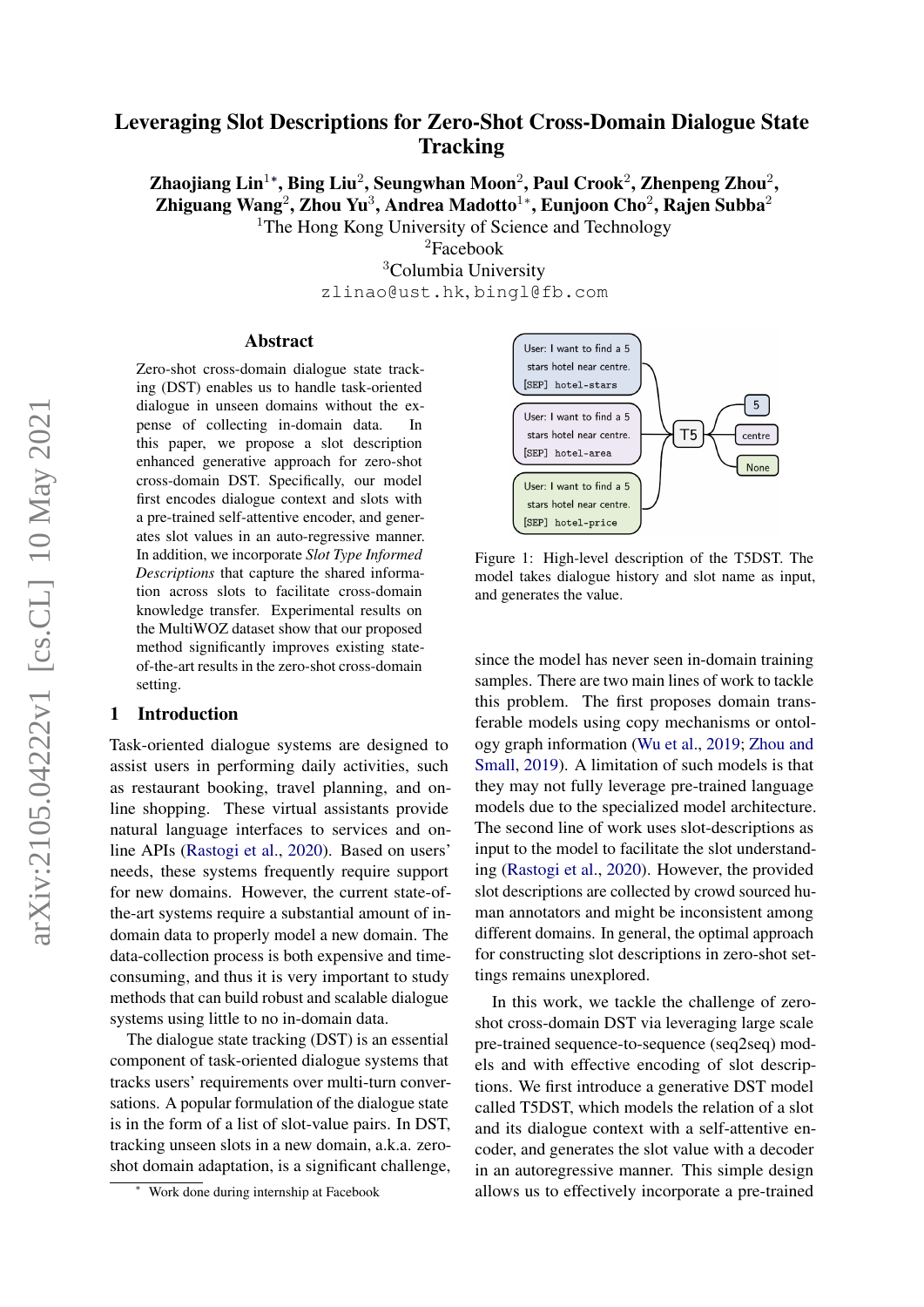

Naive: stars of the hotel Slot Value: stars of the hotel is 0 or 1 or 2 or 3 or 4 or 5 or dontcare or none Question: what is the stars of the hotel that the user is interested in? Slot Type: number of stars of the hotel

Figure 2: Slot description examples.

seq2seq model (e.g., T5 [\(Raffel et al.,](#page-5-1) [2020\)](#page-5-1)) without any task-specific modification. To further enhance the model's cross-domain transferability, we propose *Slot Type Informed Descriptions* that capture the shared information of different slots. Experimental results on the MultiWOZ benchmark [\(Budzianowski et al.,](#page-5-2) [2018\)](#page-5-2) suggest that 1) our model achieves significantly higher joint goal accuracy compared to existing results in zero-shot cross domain DST; 2) models using the proposed slot description formulation substantially outperform those using other slot description variants. Our contributions are summarized as the following:

- We propose a simple yet novel generative DST model based on T5 that significantly improves existing zero-shot cross-domain DST results;
- We investigate the effectiveness of different slot description formulations. To the best of our knowledge, this is the first work that comprehensively studies the effectiveness of slot descriptions in zero-shot cross-domain DST.

## 2 Related Work

Dialogue State Tracking has been of broad interest to the dialogue research community [\(Williams and Young,](#page-6-2) [2007;](#page-6-2) [Williams et al.,](#page-6-3) [2014;](#page-6-3) [Heck et al.,](#page-5-3) [2020;](#page-5-3) [Liu et al.,](#page-5-4) [2020;](#page-5-4) [Wu](#page-6-4) [et al.,](#page-6-4) [2020;](#page-6-4) [Madotto et al.,](#page-5-5) [2020\)](#page-5-5). Current state-of-the-art models [\(Chen et al.,](#page-5-6) [2020;](#page-5-6) [Lin](#page-5-7) [et al.,](#page-5-7) [2020;](#page-5-7) [Heck et al.,](#page-5-3) [2020;](#page-5-3) [Hosseini-Asl et al.,](#page-5-8) [2020;](#page-5-8) [Ye et al.,](#page-6-5) [2021;](#page-6-5) [Li et al.,](#page-5-9) [2020\)](#page-5-9) trained with extensive annotated data have been shown promising performance in complex multi-domain conversations [\(Budzianowski et al.,](#page-5-2) [2018\)](#page-5-2). However, collecting large amounts of data for every

| Slot Type      | Slot Name                                                                                     |  |  |  |  |  |
|----------------|-----------------------------------------------------------------------------------------------|--|--|--|--|--|
| Number         | hotel-book stay, hotel-book people, hotel-stars,<br>train-book people, restaurant-book people |  |  |  |  |  |
| Location       | train-destination, train-departure, taxi-destination,<br>taxi-departure                       |  |  |  |  |  |
| Time           | train-arriveby, train-leaveat, taxi-leaveat,<br>restaurant-book time, taxi-arriveby           |  |  |  |  |  |
| <b>Boolean</b> | hotel-parking, hotel-internet                                                                 |  |  |  |  |  |
| Name           | attraction-name, restaurant-name, hotel-name                                                  |  |  |  |  |  |
| Day            | hotel-book day, train-day, restaurant-book day                                                |  |  |  |  |  |

Table 1: Slot type of slots in MultiWOZ. The full table is reported in Appendix A.1.

domain is costly and inefficient. To address this issue, several methods [\(Wu et al.,](#page-6-0) [2019;](#page-6-0) [Zhou and](#page-6-1) [Small,](#page-6-1) [2019\)](#page-6-1) have proposed for transferring prior knowledge of existing domains to new ones. On the other hand, [Campagna et al.](#page-5-10) [\(2020\)](#page-5-10) proposed an abstract dialogue model that leverages the ontology and in-domain templates to generate a large amount of synthesized data for domain adaptation. Different from their method, in this paper, we utilize a pre-trained seq2seq model and slot descriptions for cross-domain DST without any in-domain data.

Slot Description has been shown to be a promising technique in cross domain semantic parsing [\(Bapna et al.,](#page-5-11) [2017;](#page-5-11) [Shah et al.,](#page-5-12) [2019;](#page-5-12) [Namazi](#page-5-13)[far et al.,](#page-5-13) [2020\)](#page-5-13). To encourage this line of research in DST as well, MultiWOZ2.1 [\(Eric et al.,](#page-5-14) [2019\)](#page-5-14) provides a further annotation for slot descriptions. [Rastogi et al.](#page-5-0) [\(2020\)](#page-5-0) incorporated slot descriptions for facilitating cross domain DST, while [Gao et al.](#page-5-15) [\(2019,](#page-5-15) [2020\)](#page-5-16) formulated DST as a question answering problem by casting a slot name into questions. However, these works did not show the effectiveness of slot descriptions, by comparing the performance of models with and without them. There is no study on how to construct slot descriptions. In this paper, we aim to fill this research gap by providing an empirical study on the different slot description formulations.

### 3 Methodology

#### 3.1 T5DST

The design of our model follows the basis of generative question answering models. As illustrated in Figure [1,](#page-0-0) given a dialogue history which consists of an alternating set of utterances from two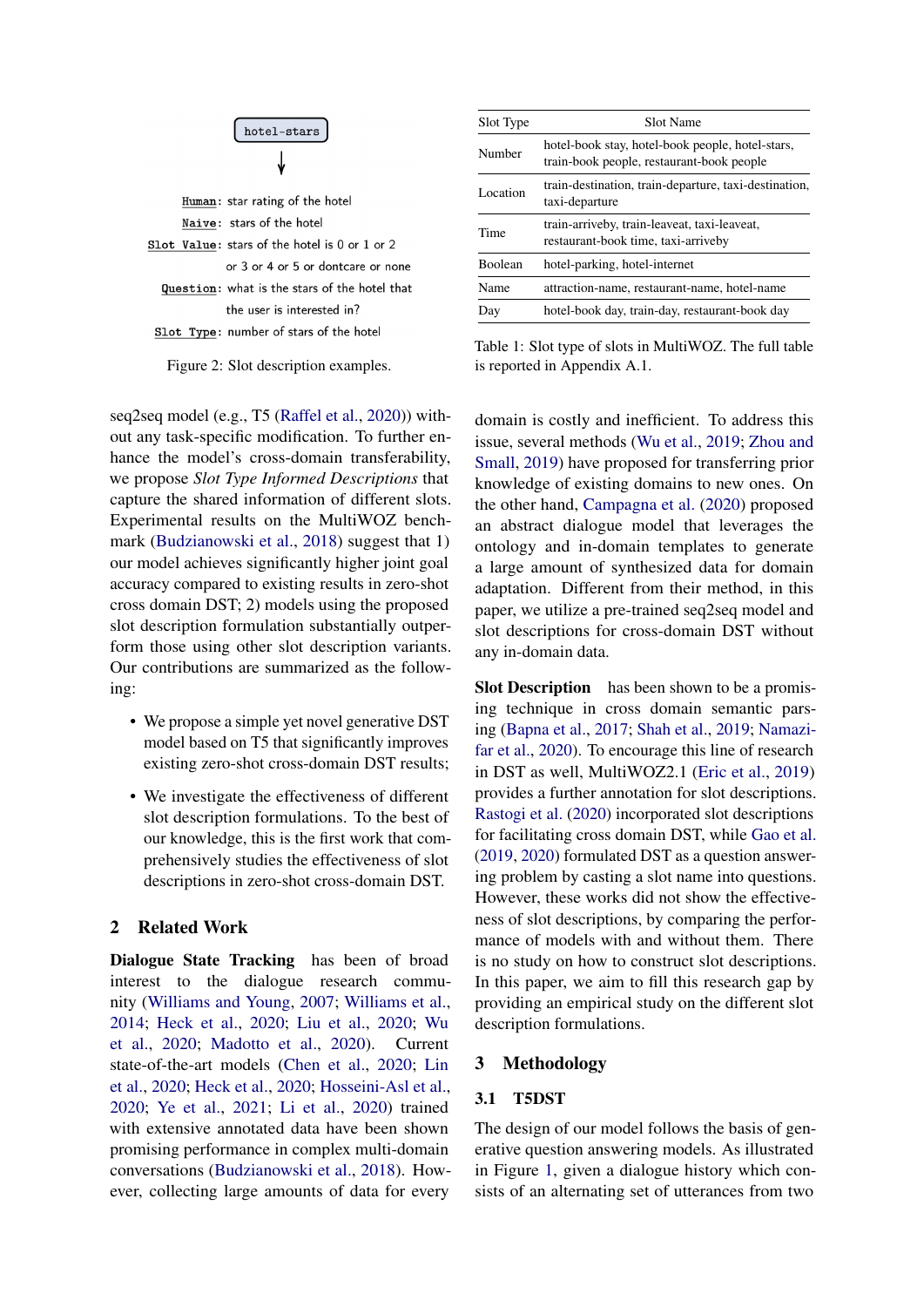<span id="page-2-1"></span>

|               | <b>Joint Goal Accuracy</b> |                  |                  |                  |                  |                  |  |  |  |  |
|---------------|----------------------------|------------------|------------------|------------------|------------------|------------------|--|--|--|--|
| Model         | Attraction                 | Hotel            | Restaurant       | Taxi             | Train            | Average          |  |  |  |  |
| <b>TRADE</b>  | 19.87                      | 13.70            | 11.52            | 60.58            | 22.37            | 25.76            |  |  |  |  |
| SUMBT*        | 22.60                      | 19.80            | 16.50            | 59.50            | 22.50            | 28.18            |  |  |  |  |
| SimpleTOD++   | $28.01 \pm 1.30$           | $17.69 \pm 1.00$ | $15.57 \pm 1.54$ | $59.22 \pm 0.95$ | $27.75 \pm 1.16$ | $29.65 \pm 0.58$ |  |  |  |  |
| T5DST         | $32.66 \pm 0.10$           | $18.73 \pm 1.67$ | $20.55 \pm 0.96$ | $64.62 \pm 0.24$ | $31.27 \pm 0.47$ | $33.56 \pm 0.54$ |  |  |  |  |
| w/Human       | $31.92 \pm 1.42$           | $20.72 \pm 0.35$ | $20.09 \pm 0.67$ | $64.12\pm0.28$   | $28.83 \pm 1.28$ | $33.14 \pm 0.17$ |  |  |  |  |
| w/Naive       | $32.98 \pm 0.60$           | $20.23 \pm 1.11$ | $20.01 \pm 2.91$ | $63.59 \pm 0.23$ | $30.04\pm4.31$   | $33.37 \pm 1.36$ |  |  |  |  |
| w/ Slot Value | $32.86\pm0.56$             | $20.03 \pm 0.87$ | $16.65 \pm 0.37$ | $65.09 \pm 0.12$ | $29.66 \pm 2.75$ | $32.86\pm0.48$   |  |  |  |  |
| w/ Question   | $32.45 \pm 0.39$           | $19.79 \pm 1.18$ | $21.82 \pm 0.91$ | $64.40\pm0.27$   | $32.61 \pm 1.38$ | $34.21 \pm 0.63$ |  |  |  |  |
| w/Slot Type   | $33.09 \pm 1.60$           | $21.21 \pm 0.61$ | $21.65 \pm 1.07$ | $64.62 \pm 0.55$ | $35.42 \pm 1.42$ | $35.20 \pm 0.59$ |  |  |  |  |

Table 2: Zero-shot cross-domain results in MultiWOZ 2.0. We run each experiment three times with different random seeds, and report the mean and standard deviation. Note that the reported averaged zero shot joint goal accuracy is not comparable to multi-domains joint goal accuracy. \*Result from [\(Campagna et al.,](#page-5-10) [2020\)](#page-5-10).

speakers, denoted as  $C_t = \{U_1, R_1, \ldots, R_{t-1}, U_t\},\$ we add the *"user:"* and *"system:"* prefixes to the user and system utterance respectively. Then all the utterances and slot names  $s_i$  are concatenated into a single sequence, i.e., *user*: $U_1$ ...*system:* $R_{t-1}$ *user*: $U_t$  *[sep]*  $s_i$ . The sequence is used as the input to the encoder, and the decoder generates the corresponding slot value  $v_i$ :

$$
v_i = Seq2seq(\mathcal{C}_t, s_i). \tag{1}
$$

The learning objective of this generation process is minimizing the negative log-likelihood of  $v_i$  given  $\mathcal{C}_t$  and  $s_i$ , that is,

$$
\mathcal{L} = -\sum_{i}^{n} \log p(v_i | \mathcal{C}_t, s_i), \tag{2}
$$

where  $n$  is the number of slots to be tracked.

We initialize the model parameters with T5 [\(Raf](#page-5-1)[fel et al.,](#page-5-1) [2020\)](#page-5-1), an encoder-decoder Transformer with relative position embeddings [\(Shaw et al.,](#page-6-6) [2018\)](#page-6-6) pre-trained on a massive amount of English text. We denote our model as *T5DST*. To incorporate slot descriptions into *T5DST*, we replace the slot name with its corresponding slot description as the model input.

#### 3.2 Slot Type Informed Descriptions

Although different slots may have distinguishing names, they can share the same slot type. As shown in Table 1, the slot type of *hotel-stars* and *restaurant-book people* are both number slots, while *hotel-internet* and *hotel-parking* are both boolean slots. In light of these observations, we hypothesize that adding slot type information to the

slot description facilitates the knowledge transfer among different slots. We construct a template for each slot type that follows *"[slot type] of [slot] of the [domain]"*. We denote such a slot description as *Slot Type*. More details are available in Appendix A.1.

#### 4 Experiments

#### 4.1 Dataset and Evaluation

We evaluate the proposed method on the MultiWOZ 2.0 dataset [\(Budzianowski et al.,](#page-5-2) [2018\)](#page-5-2), which has 7 domains. We use the pre-processing and evaluation setup from [Wu et al.](#page-6-0) [\(2019\)](#page-6-0), where restaurant, train, attraction, hotel, and taxi domains are used for training, as the test set only contains these 5 domains.

In the zero-shot cross-domain experiments, the models are first trained with four domains and then evaluated on the test-set of the unseen domain. Joint goal accuracy is used to evaluate the performance of the models. The generated dialogue states are considered to be correct if and only if all of the predicted values exactly match the oracle values.

#### 4.2 Implementation

We implement  $T5DST<sup>1</sup>$  $T5DST<sup>1</sup>$  $T5DST<sup>1</sup>$  based on the T5small (60M parameters) model which has 6 encoder-decoder layers and the hidden size  $d_{model} = 512$ . All models are trained using an AdamW [\(Loshchilov and Hutter,](#page-5-17) [2018\)](#page-5-17) optimizer with the initial learning rate of 0.0001. In all crossdomain zero-shot experiments, we train the models with batch size 128 for 5 epochs. For the few-shot

<span id="page-2-0"></span><sup>1</sup> Source code is available in [https://github.com/](https://github.com/facebookresearch/Zero-Shot-DST) [facebookresearch/Zero-Shot-DST](https://github.com/facebookresearch/Zero-Shot-DST)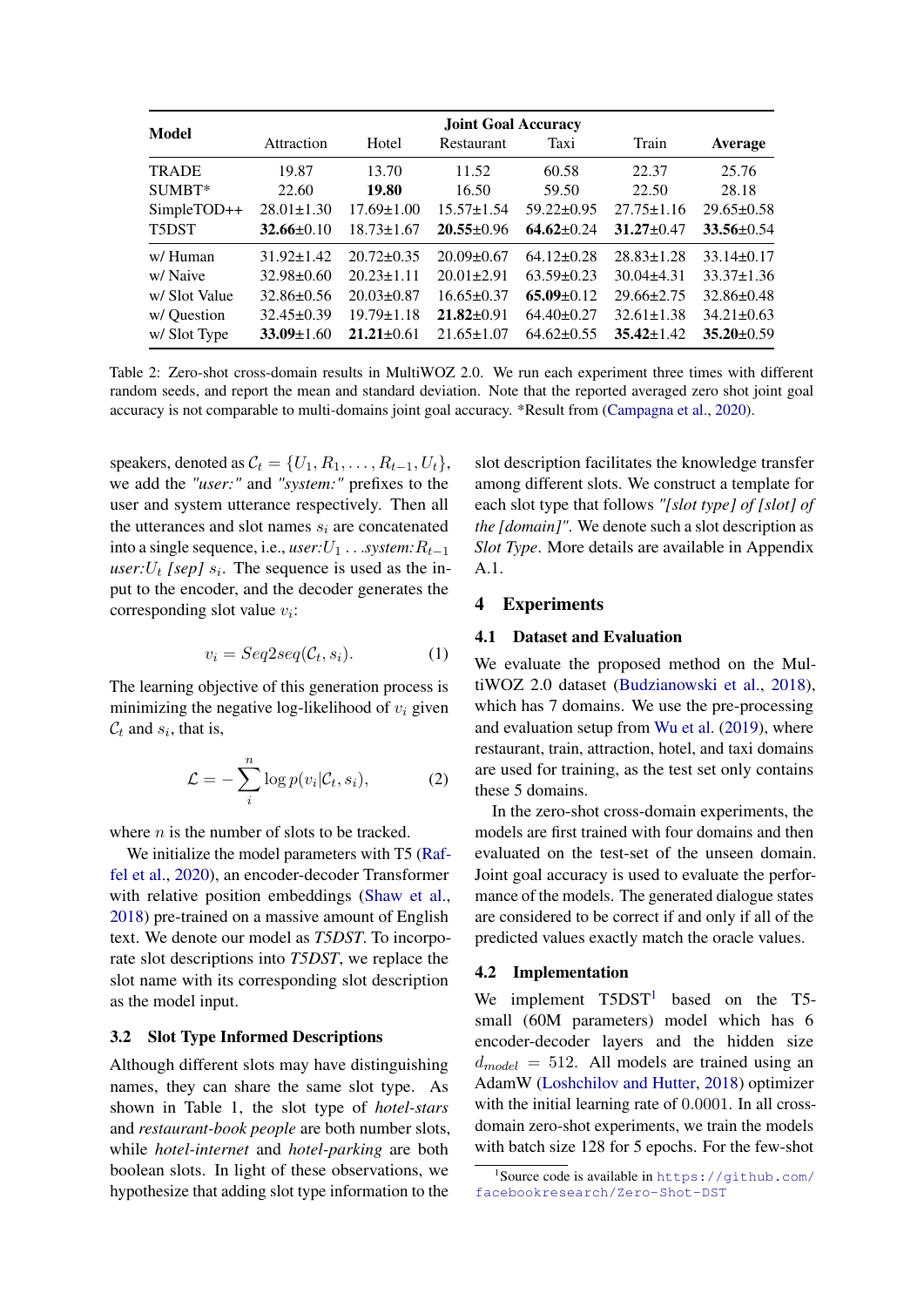<span id="page-3-1"></span>

| Model                                                                                                       | Attraction |       | Hotel |       | Restaurant |                                                                                           | Taxi  |    | Train |       |    |     |       |                 |     |
|-------------------------------------------------------------------------------------------------------------|------------|-------|-------|-------|------------|-------------------------------------------------------------------------------------------|-------|----|-------|-------|----|-----|-------|-----------------|-----|
|                                                                                                             | $1\%$      | 5%    | 10%   | $1\%$ | 5%         | 10%                                                                                       | $1\%$ | 5% | 10%   | $1\%$ | 5% | 10% | $1\%$ | 5%              | 10% |
| <b>TRADE</b>                                                                                                |            |       |       |       |            | 35.88 57.55 63.12 19.73 37.45 41.42 42.42 55.70 60.94 63.81 66.58 70.19 59.83 69.27 71.11 |       |    |       |       |    |     |       |                 |     |
| <b>DSTOA</b>                                                                                                | N/A        | 70.47 | 71.60 |       |            | N/A 50.18 53.68 N/A 58.95 64.51 N/A 70.90 74.19                                           |       |    |       |       |    |     |       | N/A 70.35 74.50 |     |
| T5DST w/Slot Type 58.77 65.72 69.54 43.07 50.71 54.86 57.63 61.86 63.47 70.12 73.67 74.70 70.82 74.18 77.57 |            |       |       |       |            |                                                                                           |       |    |       |       |    |     |       |                 |     |

Table 3: Few-shot experimental results in MultiWOZ 2.0. We evaluate our proposed model with  $1\%$ , 5%, and  $10\%$ in-domain data, against TRADE [\(Wu et al.,](#page-6-0) [2019\)](#page-6-0) and DSTQA [\(Zhou and Small,](#page-6-1) [2019\)](#page-6-1).

experiments, the models are first trained on 4 domains for 5 epochs then fine-tuned with  $1\%$ , 5% and 10% of target domain data for 10 epochs. For full shot training, we train our model for at most 10 epochs with batch size 64 and early stop according to the loss in the validation set. Other hyperprameters are same as zero-shot cross-domain setting. We use 8 NVIDIA V100 GPUs for all of our experiments. We use greedy decoding in test time.

#### 4.3 Baselines

#### 4.3.1 Models

TRADE. Transferable dialogue state generator [\(Wu et al.,](#page-6-0) [2019\)](#page-6-0) which utilizes copy mechanism to facilitate domain knowledge transfer.

SUMBT. Slot-utterance matching belief tracker [\(Lee et al.,](#page-5-18) [2019\)](#page-5-18) based on the language model BERT [\(Devlin et al.,](#page-5-19) [2018\)](#page-5-19).

DSTQA. Dialogue state tracking via question an-swering<sup>[2](#page-3-0)</sup> over ontology graph [\(Zhou and Small,](#page-6-1) [2019\)](#page-6-1).

SimpleTOD++. SimpleTOD [\(Hosseini-Asl](#page-5-8) [et al.,](#page-5-8) [2020\)](#page-5-8) uses a single causal language model GPT2 [\(Radford et al.,](#page-5-20) [2019\)](#page-5-20) to generate the dialogue states. To adapt this model to a zero-shot cross-domain setting, we also provide the slot name as the model input. We denote this model as SimpleTOD++.

#### 4.3.2 Slot Description Variants

Human. Human annotated slot descriptions collected in MultiWOZ2.1 [\(Eric et al.,](#page-5-14) [2019\)](#page-5-14) and used in MultiWOZ2.2 [\(Zang et al.,](#page-6-7) [2020\)](#page-6-7).

Naive. Simple transformation of the slot name from *"domain-slot"* to *"[slot] of the [domain]"*.

Slot Value. Following recent works [\(Zhang et al.,](#page-6-8) [2019;](#page-6-8) [Rastogi et al.,](#page-5-0) [2020\)](#page-5-0), slots are divided into

*categorical* and *non-categorical* slots. For categorical slots, we incorporate the candidate values into the slot description, i.e., *"[slot] of the [domain] is [value-1] or [value-2]?"*. The order of values is random. For non-categorical slots, their descriptions are the same as aforementioned *Naive*.

Question. Similar to [\(Gao et al.,](#page-5-15) [2019,](#page-5-15) [2020\)](#page-5-16), we reformulate the slot into a natural language question, i.e., *"What is the [slot] of the [domain] that is the user interested in?"*.

#### 4.4 Results & Discussion

#### 4.4.1 Zero-Shot Cross-Domain

The results of the zero-shot cross domain experiments are shown in Table [2.](#page-2-1) Overall, T5DST achieves significantly higher performance in terms of averaged joint goal accuracy compared to the three baseline models TRADE, SUMBT, and SimpleTOD++. These results demonstrate that our model can effectively capture the slot-context relation, and thus generalize better in unseen domains.

Replacing slot-names with human annotated slot descriptions does not bring improvement to the zero-shot performance. This might because of the diverse and inconsistent human descriptions among different domains. For example, the human descriptions of *attraction-area* and *restaurantarea* are *"area to search for attractions"* and *"area or place of the restaurant"* respectively. Such inconsistent descriptions increase the challenge on slot understanding in the zero-shot learning setting. the model using naive slot descriptions gives similar performance to the one that uses original slot names. The two approaches lead to similar semantic representation of the slots. In contrast, incorporating slot values hurts the learning, leading to a lower joint goal accuracy in the restaurant domain. We observe that even though adding value candidates improve some of the categorical slots (e.g., restaurant-area  $68.35\% \rightarrow 82.25\%$  slot accuracy), it hurts the unseen non-categorical slots (e.g., restaurant-food  $40.63\% \rightarrow 26.10\%$  slot accuracy). These non-categorical slots are usually the

<span id="page-3-0"></span><sup>&</sup>lt;sup>2</sup>We are aware of STARC [\(Gao et al.,](#page-5-16) [2020\)](#page-5-16). However, we are not able to compare to our results with their results because they use different training data.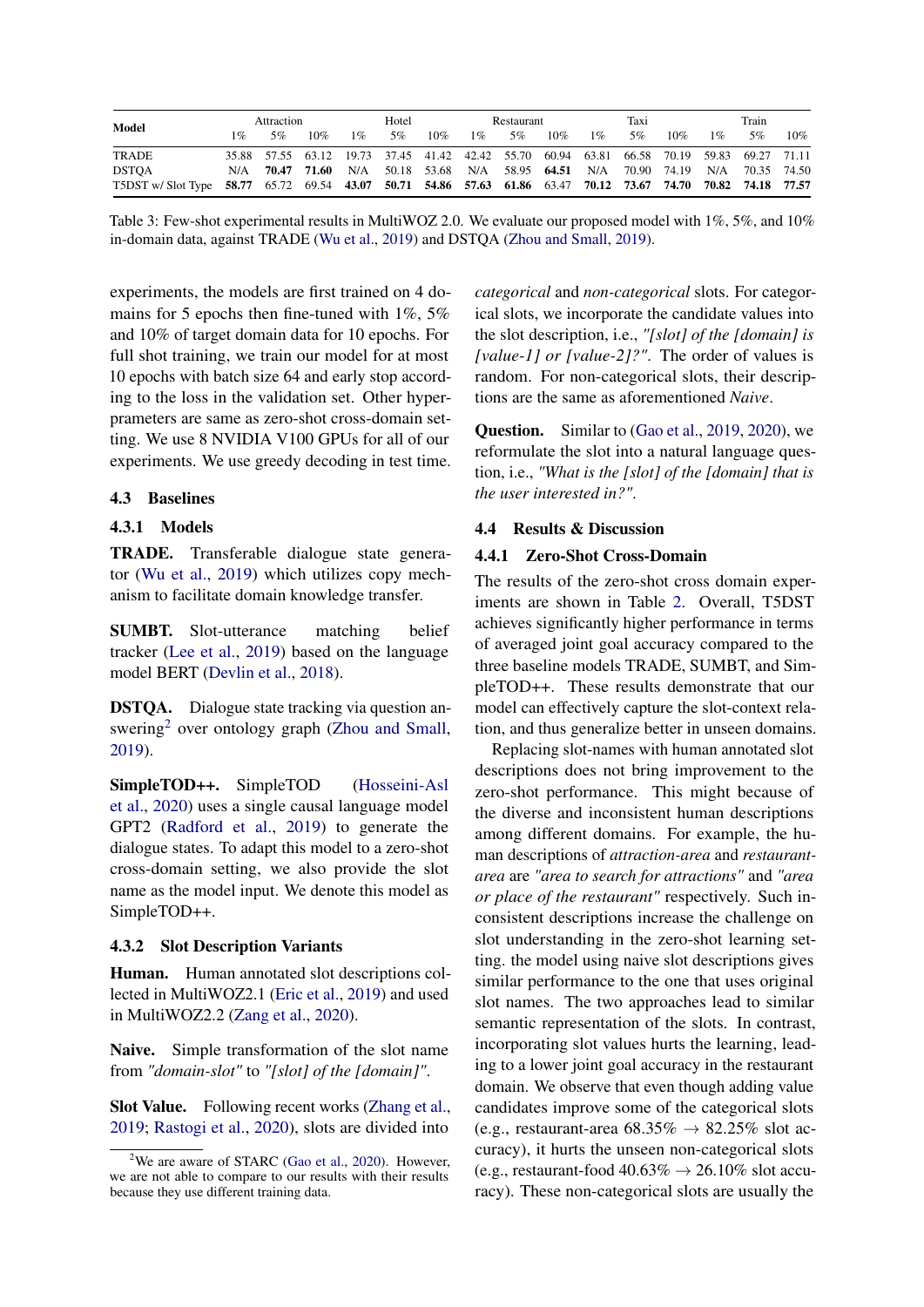<span id="page-4-0"></span>

Figure 3: Slot accuracy in attraction, taxi, and hotel domains of MultiWOZ 2.0.

<span id="page-4-1"></span>

Figure 4: Slot accuracy in train and restaurant domains of MultiWOZ 2.0.

bottlenecks of joint goal accuracy. Finally, models trained with question style descriptions improves the performance in some domains, but fails in the others.

Our proposed slot type informed descriptions consistently improves the zero-shot performance of T5DST in all the domains. It produced an average of 2% joint goal accuracy improvement compared to human labeled and naive description formulations. This result indicates that slot type information may better capture the shared property (e.g., time, location) among different slots, thus facilitating the domain knowledge transferring for DST.

Figure [3](#page-4-0) and [4](#page-4-1) show the slot accuracy of models using *Naive* and *Slot Type* description. Compared to naive description, we obverse significant gain of time slots (e.g., arrive by and leave at), location slots (e.g., departure and destination), and number slots (e.g., book stay and book people) by adding slot type information. We conjecture that explicit information about the target value (i.e., slot type) is important in the low resource condition when the model does not have enough data to capture the semantic meaning of a new slot.

#### 4.4.2 Few-Shot Cross-Domain

We further conduct experiments in few-shot crossdomain settings, as in [\(Wu et al.,](#page-6-0) [2019;](#page-6-0) [Zhou and](#page-6-1) [Small,](#page-6-1) [2019\)](#page-6-1), where the models are first trained on 4 domains then fine-tuned with 1%, 5% and 10% of target domain data. As shown in Table [3,](#page-3-1) our model outperforms the DSTQA model in 4 out of 5 domains. Moreover, our approach is more practical in a real-world learning scenario as it does not require the supervision of a full ontology graph. We also conduct the full shot experiments and compare our model with previous methods. The reults are reported in Appendix A.2.

### 5 Conclusion

In this paper, we propose leveraging large scale pretrained models with an effective slot description formulation to tackle the zero-shot cross-domain DST challenge. Specifically, we propose T5DST, a novel generative DST model based on the T5 language model, and incorporate Slot Type Informed Descriptions to facilitate cross-domain knowledge transfer. In the evaluation on the MultiWOZ dataset, our approach substantially improves existing results in both the zero-shot and few-shot settings.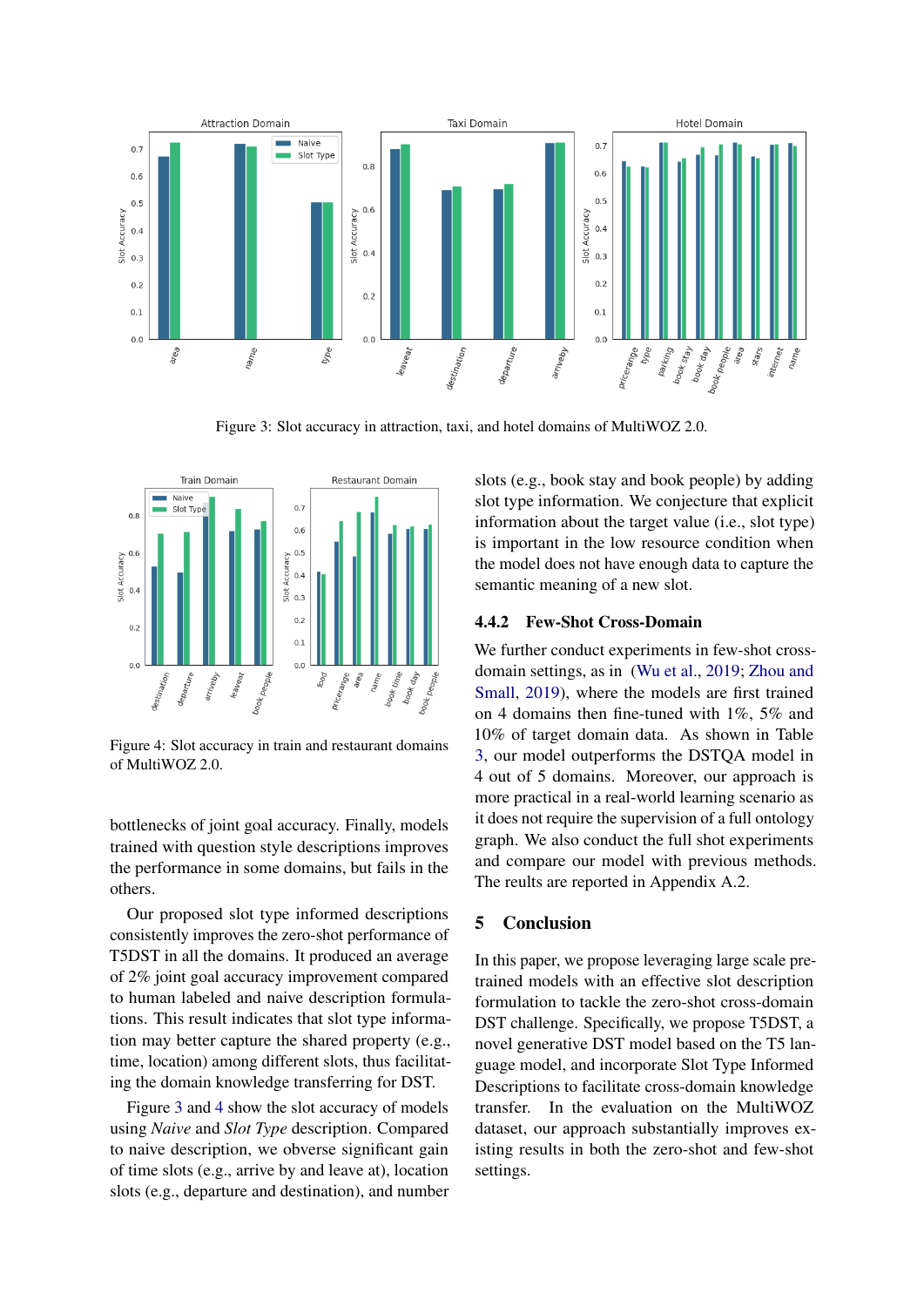#### References

- <span id="page-5-11"></span>Ankur Bapna, Gokhan Tur, Dilek Hakkani-Tur, and Larry Heck. 2017. Towards zero-shot frame semantic parsing for domain scaling. *arXiv preprint arXiv:1707.02363*.
- <span id="page-5-2"></span>Paweł Budzianowski, Tsung-Hsien Wen, Bo-Hsiang Tseng, Iñigo Casanueva, Stefan Ultes, Osman Ramadan, and Milica Gasic. 2018. Multiwoz-a largescale multi-domain wizard-of-oz dataset for taskoriented dialogue modelling. In *Proceedings of the 2018 Conference on Empirical Methods in Natural Language Processing*, pages 5016–5026.
- <span id="page-5-10"></span>Giovanni Campagna, Agata Foryciarz, Mehrad Moradshahi, and Monica S Lam. 2020. Zero-shot transfer learning with synthesized data for multidomain dialogue state tracking. *arXiv preprint arXiv:2005.00891*.
- <span id="page-5-6"></span>Lu Chen, Boer Lv, Chunxin Wang, Su Zhu, Bowen Tan, and Kai Yu. 2020. Schema-guided multi-domain dialogue state tracking with graph attention neural networks. In *AAAI 2020*.
- <span id="page-5-19"></span>Jacob Devlin, Ming-Wei Chang, Kenton Lee, and Kristina Toutanova. 2018. Bert: Pre-training of deep bidirectional transformers for language understanding. *arXiv preprint arXiv:1810.04805*.
- <span id="page-5-14"></span>Mihail Eric, Rahul Goel, Shachi Paul, Abhishek Sethi, Sanchit Agarwal, Shuyag Gao, and Dilek Hakkani-Tur. 2019. Multiwoz 2.1: Multi-domain dialogue state corrections and state tracking baselines. *arXiv preprint arXiv:1907.01669*.
- <span id="page-5-16"></span>Shuyang Gao, Sanchit Agarwal, Tagyoung Chung, Di Jin, and Dilek Hakkani-Tur. 2020. From machine reading comprehension to dialogue state tracking: Bridging the gap. *arXiv preprint arXiv:2004.05827*.
- <span id="page-5-15"></span>Shuyang Gao, Abhishek Sethi, Sanchit Agarwal, Tagyoung Chung, and Dilek Hakkani-Tur. 2019. Dialog state tracking: A neural reading comprehension approach. In *Proceedings of the 20th Annual SIGdial Meeting on Discourse and Dialogue*, pages 264– 273.
- <span id="page-5-3"></span>Michael Heck, Carel van Niekerk, Nurul Lubis, Christian Geishauser, Hsien-Chin Lin, Marco Moresi, and Milica Gašić. 2020. Trippy: A triple copy strategy for value independent neural dialog state tracking. *arXiv preprint arXiv:2005.02877*.
- <span id="page-5-8"></span>Ehsan Hosseini-Asl, Bryan McCann, Chien-Sheng Wu, Semih Yavuz, and Richard Socher. 2020. A simple language model for task-oriented dialogue. *arXiv preprint arXiv:2005.00796*.
- <span id="page-5-21"></span>Sungdong Kim, Sohee Yang, Gyuwan Kim, and Sang-Woo Lee. 2019. Efficient dialogue state tracking by selectively overwriting memory. *arXiv preprint arXiv:1911.03906*.
- <span id="page-5-18"></span>Hwaran Lee, Jinsik Lee, and Tae-Yoon Kim. 2019. Sumbt: Slot-utterance matching for universal and scalable belief tracking. In *Proceedings of the 57th Annual Meeting of the Association for Computational Linguistics*, pages 5478–5483.
- <span id="page-5-9"></span>Shiyang Li, Semih Yavuz, Kazuma Hashimoto, Jia Li, Tong Niu, Nazneen Rajani, Xifeng Yan, Yingbo Zhou, and Caiming Xiong. 2020. Coco: Controllable counterfactuals for evaluating dialogue state trackers. *arXiv preprint arXiv:2010.12850*.
- <span id="page-5-7"></span>Zhaojiang Lin, Andrea Madotto, Genta Indra Winata, and Pascale Fung. 2020. Mintl: Minimalist transfer learning for task-oriented dialogue systems. In *Proceedings of the 2020 Conference on Empirical Methods in Natural Language Processing (EMNLP)*, pages 3391–3405.
- <span id="page-5-4"></span>Zihan Liu, Genta Indra Winata, Zhaojiang Lin, Peng Xu, and Pascale Fung. 2020. Attention-informed mixed-language training for zero-shot cross-lingual task-oriented dialogue systems. In *Proceedings of the AAAI Conference on Artificial Intelligence*, volume 34, pages 8433–8440.
- <span id="page-5-17"></span>Ilya Loshchilov and Frank Hutter. 2018. Decoupled weight decay regularization. In *International Conference on Learning Representations*.
- <span id="page-5-5"></span>Andrea Madotto, Zihan Liu, Zhaojiang Lin, and Pascale Fung. 2020. Language models as few-shot learner for task-oriented dialogue systems. *arXiv preprint arXiv:2008.06239*.
- <span id="page-5-13"></span>Mahdi Namazifar, Alexandros Papangelis, Gokhan Tur, and Dilek Hakkani-Tür. 2020. model is all you need: Natural language understanding as question answering. *arXiv preprint arXiv:2011.03023*.
- <span id="page-5-20"></span>Alec Radford, Jeffrey Wu, Rewon Child, David Luan, Dario Amodei, and Ilya Sutskever. 2019. Language models are unsupervised multitask learners. *OpenAI blog*, 1(8):9.
- <span id="page-5-1"></span>Colin Raffel, Noam Shazeer, Adam Roberts, Katherine Lee, Sharan Narang, Michael Matena, Yanqi Zhou, Wei Li, and Peter J Liu. 2020. Exploring the limits of transfer learning with a unified text-to-text transformer. *Journal of Machine Learning Research*, 21(140):1–67.
- <span id="page-5-0"></span>Abhinav Rastogi, Xiaoxue Zang, Srinivas Sunkara, Raghav Gupta, and Pranav Khaitan. 2020. Towards scalable multi-domain conversational agents: The schema-guided dialogue dataset. In *Proceedings of the AAAI Conference on Artificial Intelligence*, volume 34, pages 8689–8696.
- <span id="page-5-12"></span>Darsh J Shah, Raghav Gupta, Amir A Fayazi, and Dilek Hakkani-Tur. 2019. Robust zero-shot cross-domain slot filling with example values. *arXiv preprint arXiv:1906.06870*.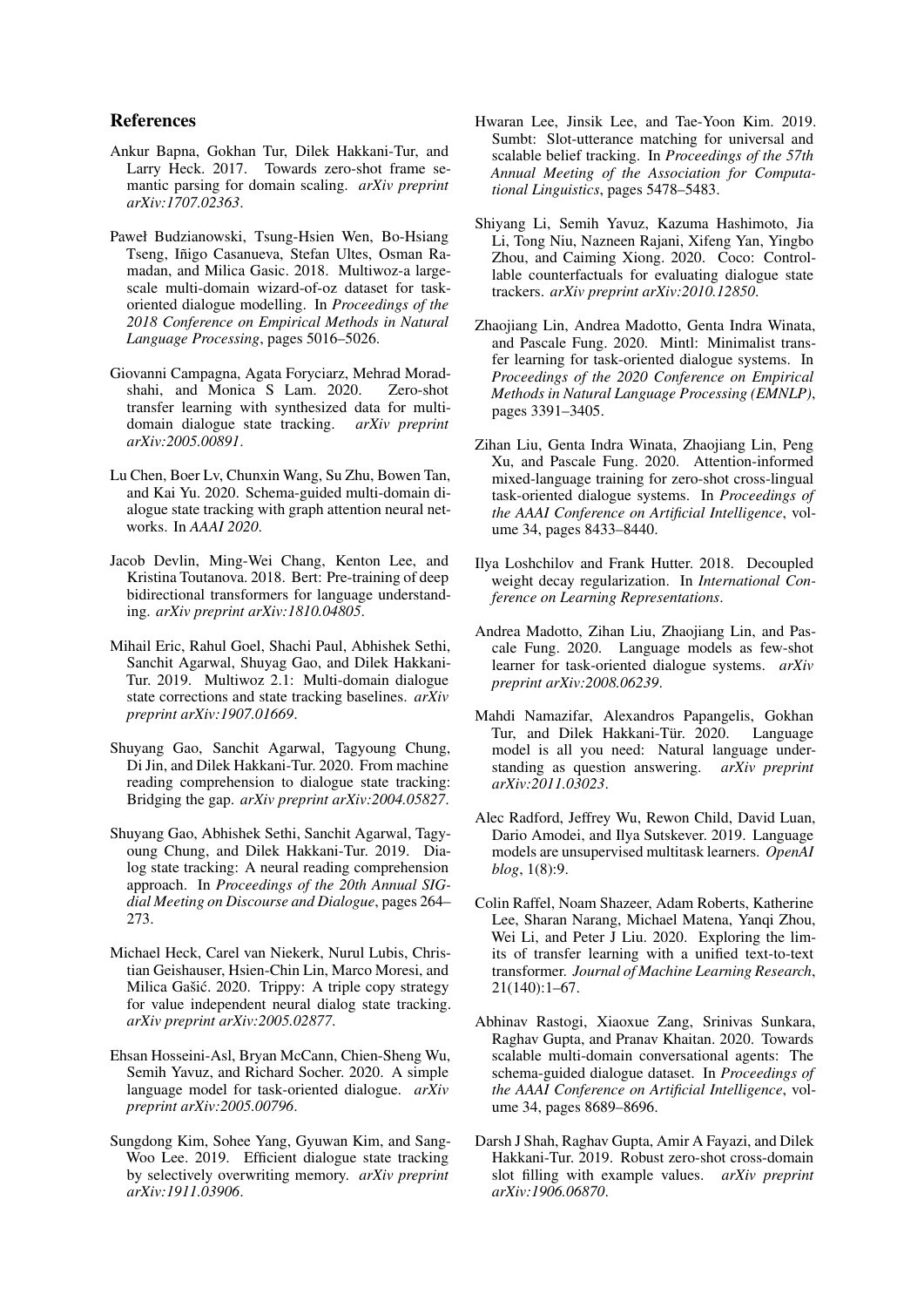- <span id="page-6-6"></span>Peter Shaw, Jakob Uszkoreit, and Ashish Vaswani. 2018. Self-attention with relative position representations. In *Proceedings of the 2018 Conference of the North American Chapter of the Association for Computational Linguistics: Human Language Technologies, Volume 2 (Short Papers)*, pages 464–468.
- <span id="page-6-3"></span>Jason D Williams, Matthew Henderson, Antoine Raux, Blaise Thomson, Alan Black, and Deepak Ramachandran. 2014. The dialog state tracking challenge series. *AI Magazine*, 35(4):121–124.
- <span id="page-6-2"></span>Jason D Williams and Steve Young. 2007. Partially observable markov decision processes for spoken dialog systems. *Computer Speech & Language*, 21(2):393–422.
- <span id="page-6-4"></span>Chien-Sheng Wu, Steven Hoi, Richard Socher, and Caiming Xiong. 2020. Tod-bert: Pre-trained natural language understanding for task-oriented dialogues. *arXiv preprint arXiv:2004.06871*.
- <span id="page-6-0"></span>Chien-Sheng Wu, Andrea Madotto, Ehsan Hosseini-Asl, Caiming Xiong, Richard Socher, and Pascale Fung. 2019. Transferable multi-domain state generator for task-oriented dialogue systems. In *Proceedings of the 57th Annual Meeting of the Association for Computational Linguistics*, pages 808–819.
- <span id="page-6-5"></span>Fanghua Ye, Jarana Manotumruksa, Qiang Zhang, Shenghui Li, and Emine Yilmaz. 2021. Slot selfattentive dialogue state tracking. *arXiv preprint arXiv:2101.09374*.
- <span id="page-6-7"></span>Xiaoxue Zang, Abhinav Rastogi, Srinivas Sunkara, Raghav Gupta, Jianguo Zhang, and Jindong Chen. 2020. Multiwoz 2.2: A dialogue dataset with additional annotation corrections and state tracking baselines. *arXiv preprint arXiv:2007.12720*.
- <span id="page-6-8"></span>Jian-Guo Zhang, Kazuma Hashimoto, Chien-Sheng Wu, Yao Wan, Philip S Yu, Richard Socher, and Caiming Xiong. 2019. Find or classify? dual strategy for slot-value predictions on multi-domain dialog state tracking. *arXiv preprint arXiv:1910.03544*.
- <span id="page-6-1"></span>Li Zhou and Kevin Small. 2019. Multi-domain dialogue state tracking as dynamic knowledge graph enhanced question answering. *arXiv preprint arXiv:1911.06192*.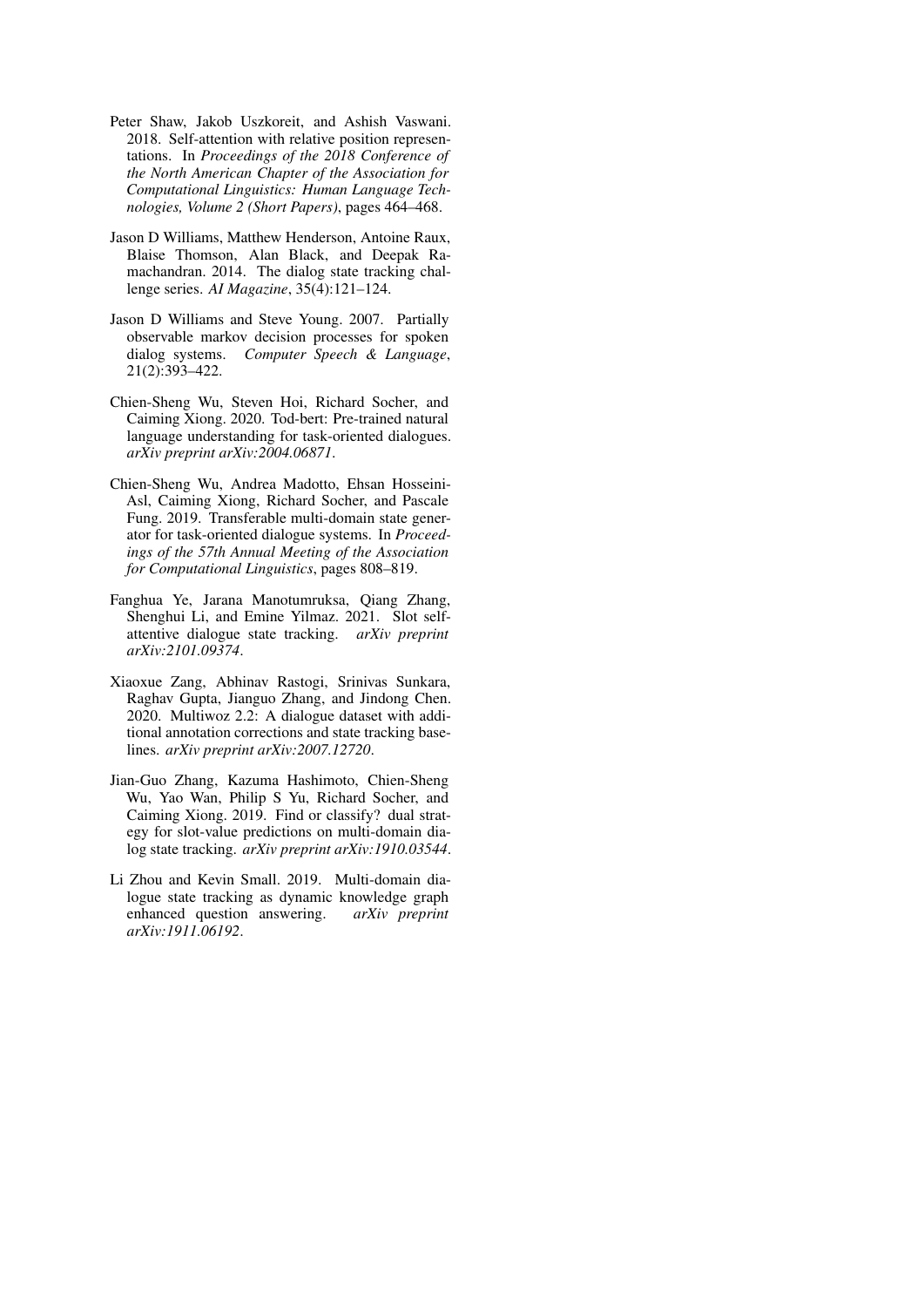## A Appendices

## A.1 Slot Type Informed Description Construction

As shown in Table [4,](#page-8-0) each slot type has one prefix for appending to the beginning of the description. We used three different templates to construct the slot description. For all the booking slots (e.g., book people), we use *"[prefix] [slot] for the [domain] booking"*. For boolean slots, we use *"[prefix] [slot] in the [domain]"*. And for all the others, we use *"[prefix] [slot] of the [domain]"*. When a slot name (e.g., *train-day*) overlap with the slot type (e.g., *day*) or a slot does not fall into any slot type category (others), we simply set the prefix as an empty string.

## A.2 Full Shot Results

To understand the full shot performance of our T5DST model and whether slot description is still helpful when there is enough training data, we also conduct the experiments in a full data setting. As shown in Table [5,](#page-8-1) using slot description only improves the joint goal accuracy by 0.56% in MultiWoz 2.0 and 0.30% in MultiWoz 2.1, which indicates that the description is less effective when there is a large amount of data for training.

Compared to prior models with zero-shot capability, T5DST shows promising performance. Compared to other state-of-the-art models that optimized for full shot training, our model achieve competitive results in MultiWoz 2.0, but inferior results on MultiWoz 2.1. We notice that there are many training strategies (e.g., token masking [\(Kim](#page-5-21) [et al.,](#page-5-21) [2019;](#page-5-21) [Heck et al.,](#page-5-3) [2020\)](#page-5-3)), additional supervision (e.g., full ontology [\(Chen et al.,](#page-5-6) [2020\)](#page-5-6)), and label cleaning strategies [\(Heck et al.,](#page-5-3) [2020\)](#page-5-3)) that may impact final full-shot result. We also expect higher performance with a larger T5 model, such as T5-base or T5-large. However, achieving SOTA in full-scale training is out of the scope of this work.